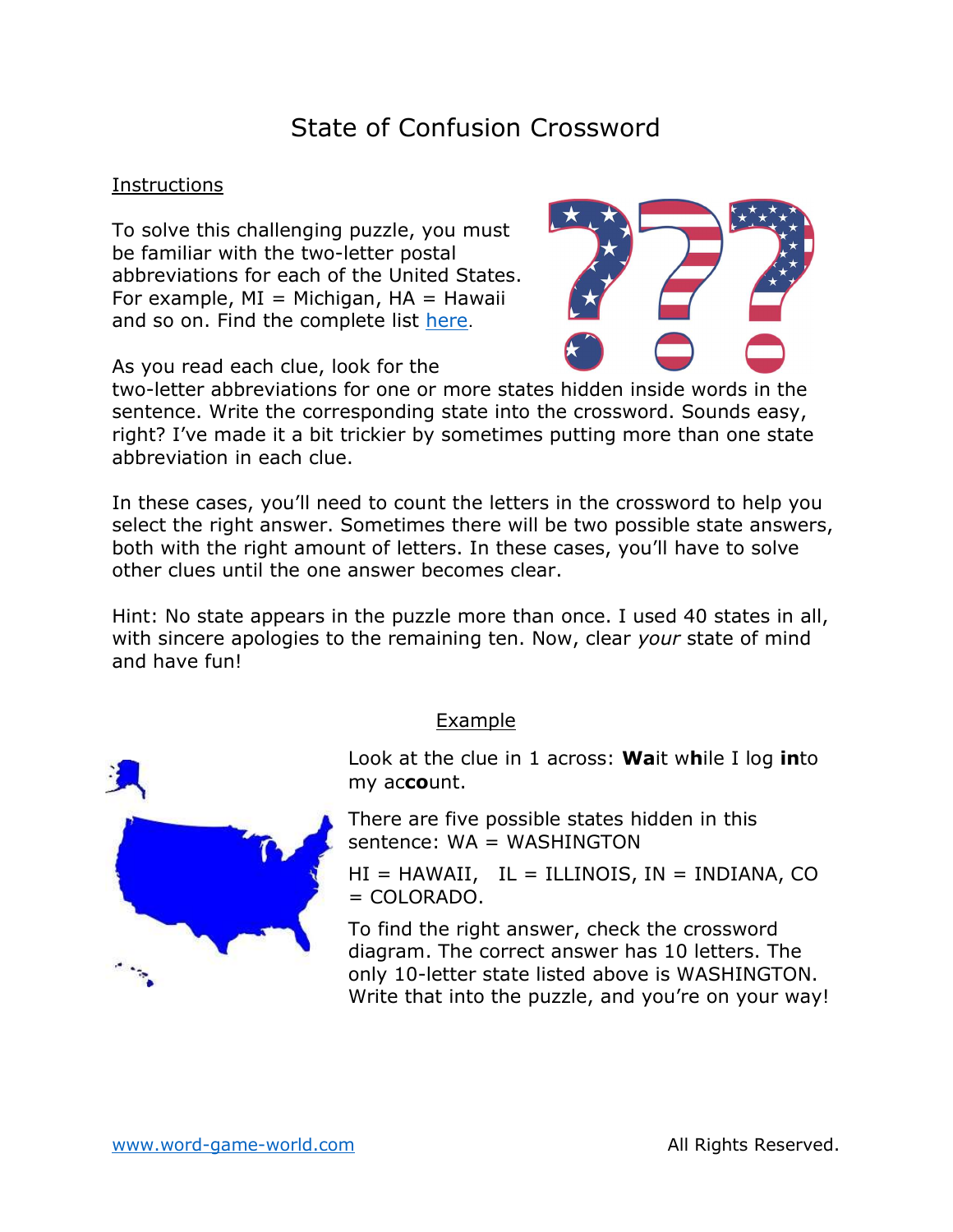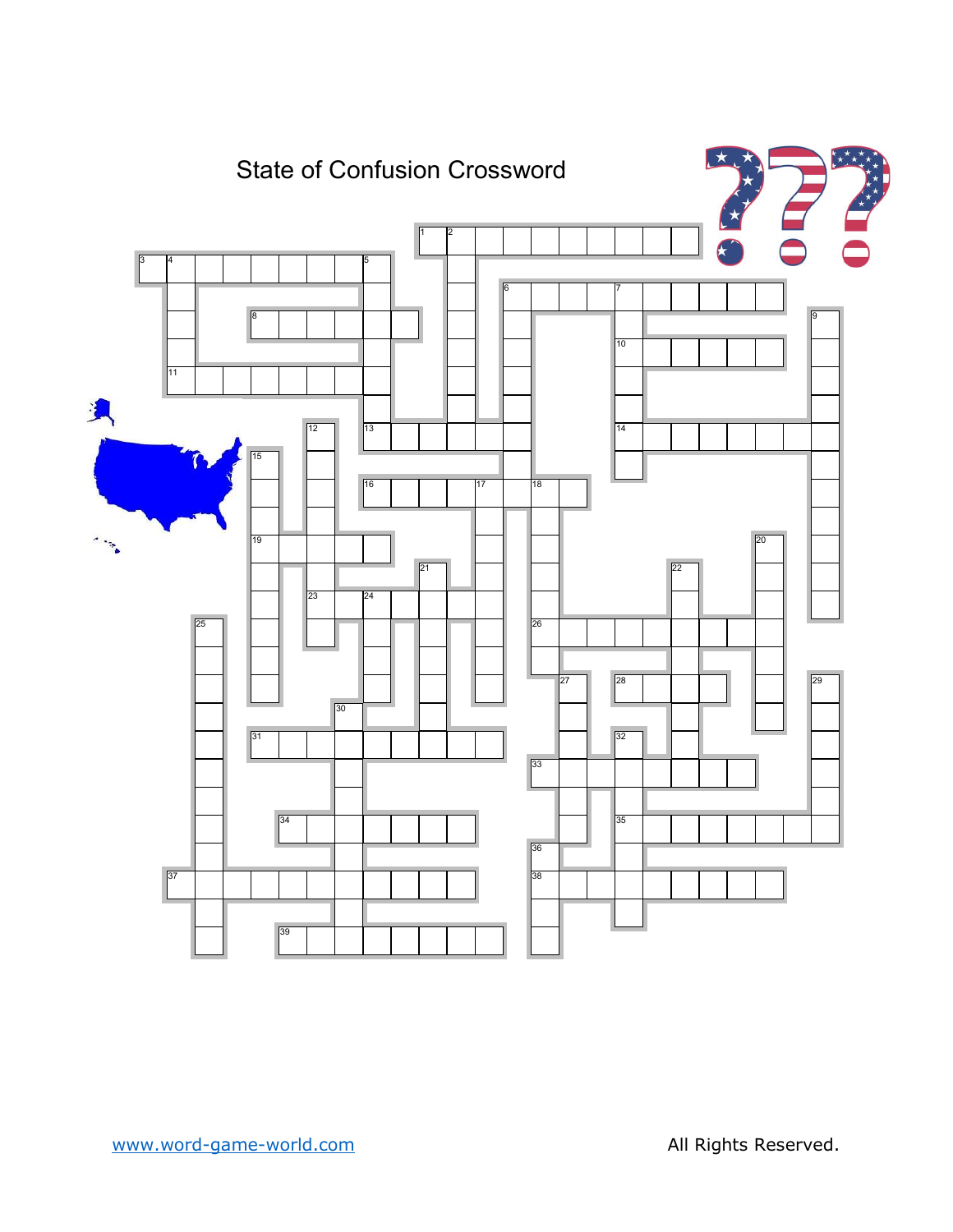## State of Confusion Crossword Clues

### Across

- 1. Wait while I log in to my account.
- 3. Santa came down through the chimney.
- 6. Sara goes to a vocal coach.
- 8. Hank asks a lot of questions!
- 10. Would you rather eat here or there?
- 11. Some of my favorite foods are okra and avocados.
- 13. We hope to go to the lake soon.
- 14. I became ill after eating the muffins I made.
- 16. I'd like a drink of cold milk.
- 19. Let's measure the wall.
- 23. I've been in a daze all day!
- 26. Let's enjoy a walk on the beach.
- 28. No alcohol is allowed at this party.
- 31. Better late than never!
- 33. Michelle chose a red gumdrop.
- 34. The gallon of spilled lemonade flowed over the floor.
- 35. We will miss you at the enormous picnic.
- 37. Little Timmy is proud of himself.
- 38. Swing your partner, round and round!
- 39. It's your lucky day!

#### Down

- 2. Why is my car so noisy?
- 4. Can you hide the cake in time?
- 5. The total cost is one dollar.
- 6. Mike has a bad cold.
- 7. Please flip on the light switch.
- 9. The report confirms the facts.
- 12. While the cat's away, the mice will play!
- 15. The unmarked trail led to the chestnut trees.
- 17. More robins in the nest hatched today.
- 18. Guess my weight, within a tiny margin of error.
- 20. Has anyone seen my flip-flops?
- 21. The warmth from the fireplace was soothing.
- 22. It's okay to use the crystal flower vase.
- 24. Johnny dialed 911 after his accident.
- 25. The icy downhill path was treacherous!
- 27. Kevin's convertible is the envy of the neighborhood!
- 29. Tom thinks he should quit work.
- 30. Will you be home in time for dinner?
- 32. This taffy is very chewy!
- 36. Boohoo! I cannot go outside now.